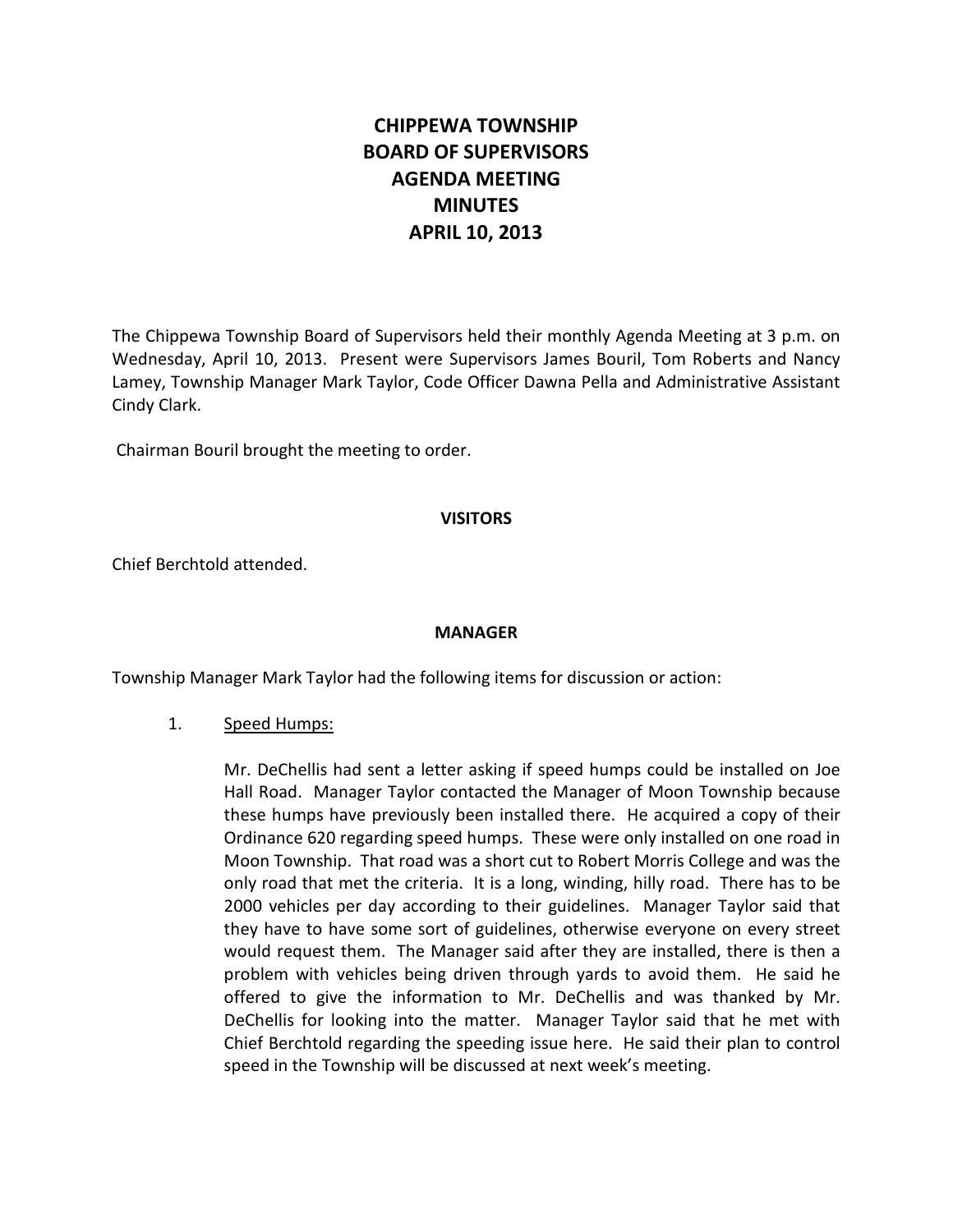**Chippewa Township Supervisors' Minutes Page 2 of 3 April 10, 2013**

#### 2. FEMA Flood Mapping:

Manager Taylor attended a meeting on this last night. FEMA is putting out a new map for the Township and County. Three or four areas are now down to only two areas in the Township based on the 100 year flood storms. Manager Taylor said there is one structure in the flood zone that he has to call them about because that structure was removed and purchased by the turnpike approximately 2 to 3 years ago. The Township's job is to notify people who have structures in the zone so they can take care of the insurance. There are also building restrictions for flood zones. The Conservation District will have state certified flood plain administrators who can be used for a small fee by the Beaver County Communities. People could be sent to a Flood Plain Manager if they want to build. He said we will see what this proposal is. He said we will probably have to adopt the ordinance regarding the flood plain but should still be able to manage the building in flood plains.

#### 3. Ordinance 246:

The hearing planned for next week for the sign ordinance has been postponed. It will probably be rescheduled for next month. He told the Supervisors to let him know if they want any changes or deletions.

#### 4. Dugouts at Chippewa Park:

Chuck Wissner got a proposal from the person who constructed the dugouts at Patterson Primary School. This money would come from a CD that Norma Fenchel took out to be used on the baseball/softball fields. He said many people don't realize we have these funds that total around \$6000.00. This CD has been transferred to a checking account so it can be utilized. The bid total is \$4,180. Wissner and some of the Recreation Board are satisfied with the construction of the dugouts in Patterson. Both Manager Taylor and Chairman Bouril agree that the estimate doesn't seem to be a huge bargain but they also don't think it is overpriced or way out of line. Chairman Bouril also suggested setting up a regular maintenance checklist to maintain park items. Taylor said they do come to him to let him know what is needed in some instances so that he can place needed items in the budget but he agreed with Chairman Bouril's suggestion concerning the maintenance checklists.

**\*MR. ROBERTS MOVED TO** proceed with the dugouts. The motion was seconded by Ms. Lamey and carried.